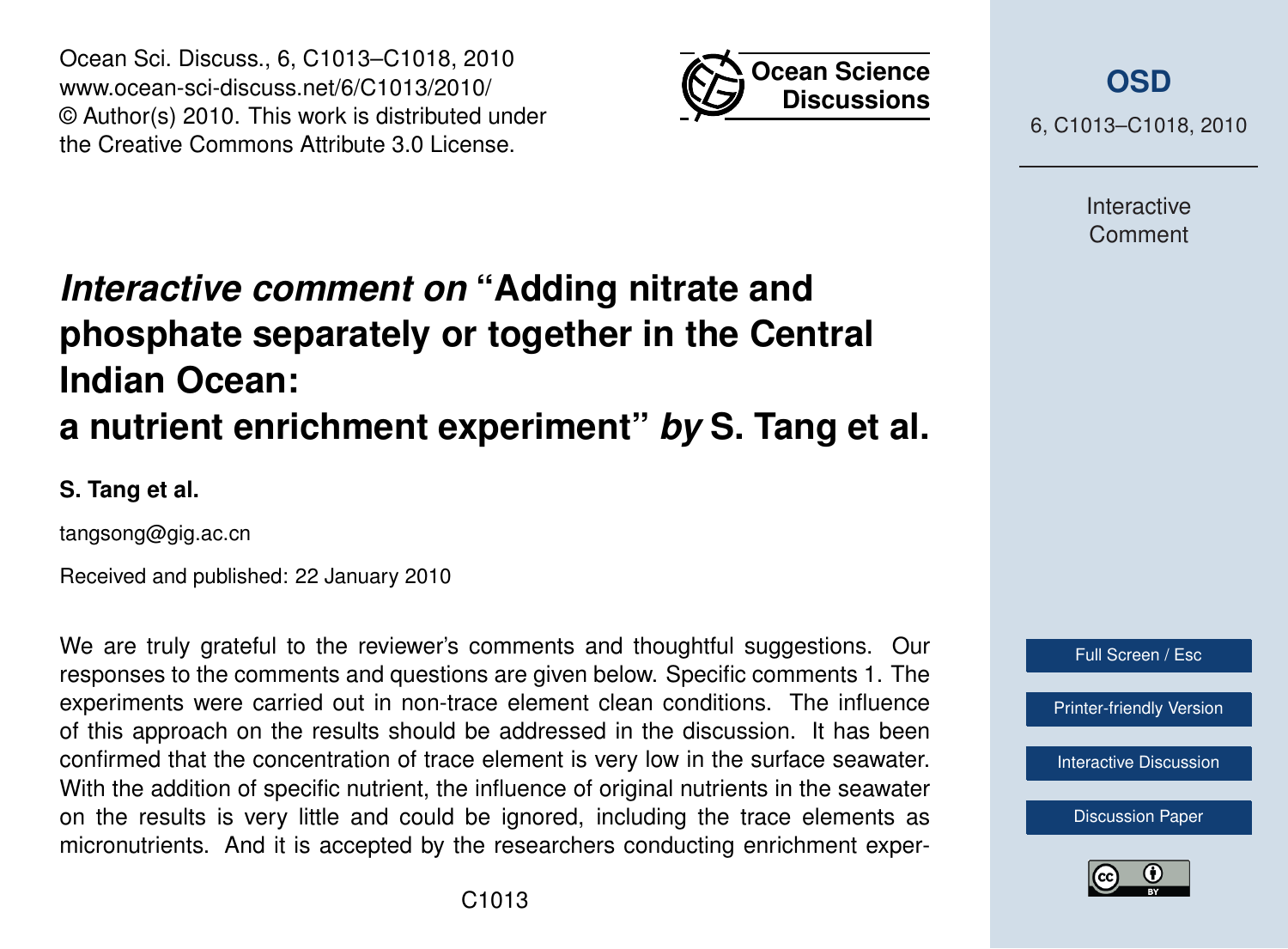iment. Furthermore, as described in the manuscript, the experimental barrels were made of acrylic, and rubber tubes are used for sub sampling. They are all washed three times with surface seawater beforehand. Thus, the influence of trace element on the results could be ignored. 2. The authors have used regressions of chlorophyll or growth rate values measured in one barrel against values in temperature, N, P, or N:P in the same tank over time. This is incorrect, because measured values over the time series are not independent. Discussion and conclusions based on this analysis should be revised. The chlorophyll a concentration and phytoplankton growth rate is influenced by temperature, nutrient concentration, N: P, and other parameters. As pointed out by the reviewer, these values are interrelated. It is similar in the actual surface seawater. So results and conclusions from comparing two values during the enrichment experiment directly are more useful than that by limiting other values to understand the process in the actual surface seawater. 3. (1) The work would be more interesting if information were presented on what phytoplankton taxonomic groups responded to nutrient additions. (2) The experiment was continued for a time period that appears too long for investigations of simple phytoplankton nutrient limitations and it is likely community composition changed over this time period. It is unclear why such long time period was chosen when community dynamics, trophic transfer etc. are not discussed. (3) Calculating growth rate at day 17 by difference of chlorophyll a measured at days 17 and 0 is a reflection of net accumulation of growth after 17 days of growth, death and sedimentation, grazing, and new growth (of probably different phytoplankton groups) after recycling of nutrients. Discussing such values as "growth rates" is misleading. For the goals of the study as presented, the time period until the end of the exponential growth phase is relevant. (1) Taxonomic data of phytoplankton is not obtained during the experiment. So authors discuss only the responses of total phytoplankton to nutrients addition. (2) With such a long time experiment, data after phytoplankton bloom could be obtained, which was seldom reported before. Although phytoplankton classification and trophic transfer is absent, the results could also provide more information about biogeochemical process after phytoplankton bloom such

#### **[OSD](http://www.ocean-sci-discuss.net)**

6, C1013–C1018, 2010

Interactive Comment

Full Screen / Esc

[Printer-friendly Version](http://www.ocean-sci-discuss.net/6/C1013/2010/osd-6-C1013-2010-print.pdf)

[Interactive Discussion](http://www.ocean-sci-discuss.net/6/2649/2009/osd-6-2649-2009-discussion.html)

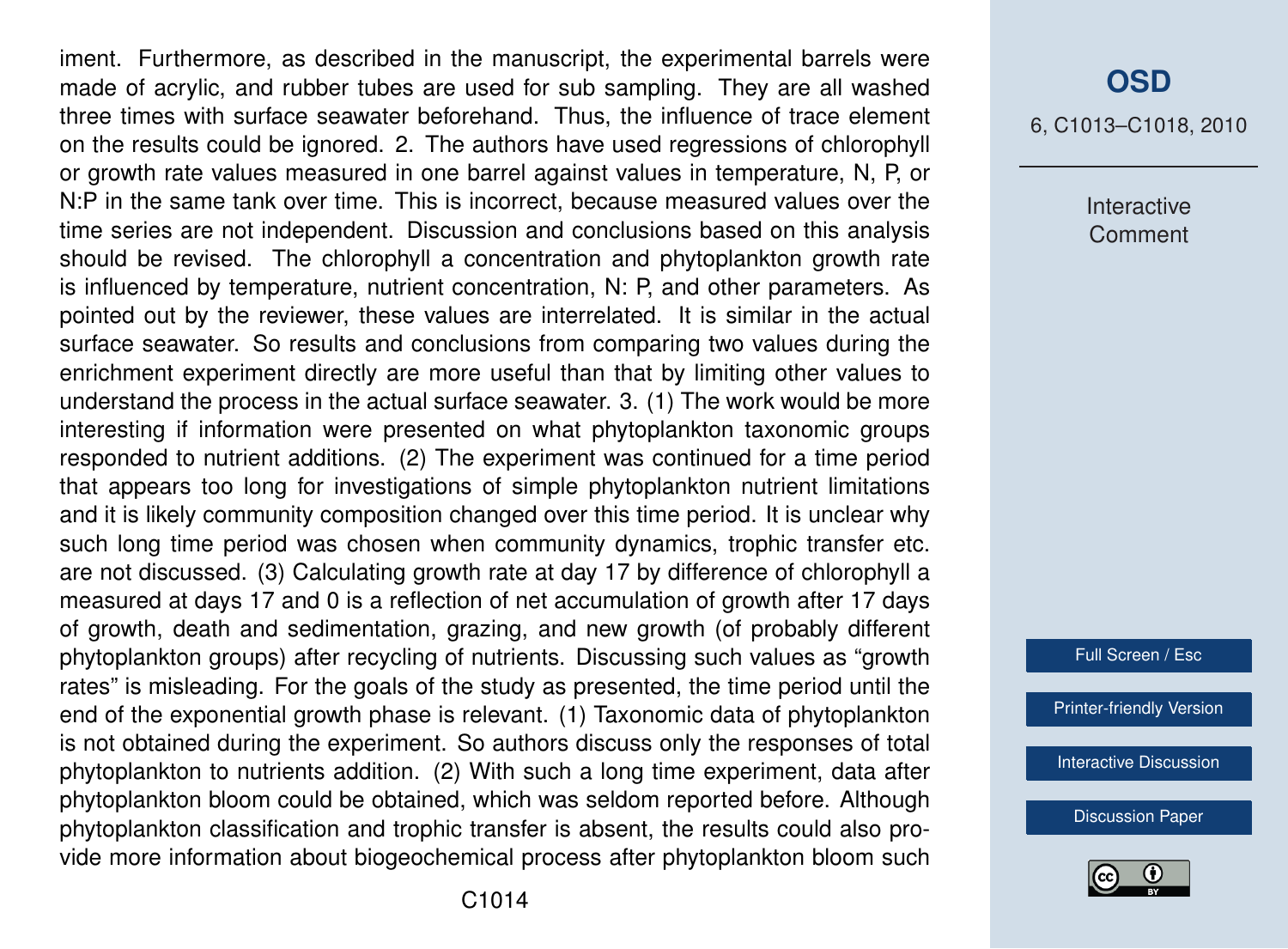as the variation of phytoplankton growth and nutrient concentration. (3) Phytoplankton growth rate (R) is calculated as follows: R=ln(Chlt/Chlini)/t where t is the incubation time and Chlt is the concentration of Chlorophyll a at time t. During the whole course of experiment, whether before phytoplankton bloom or after that, phytoplankton growth, death and sedimentation, as well as grazing all co-occur. So phytoplankton rate is always the result with the effect of these factors during the experiment. Maybe the influence of these factors to R after bloom is more obvious than that before bloom, which needs more data to prove. Thus, R after bloom is thought as important as that before bloom, which could provide significant information about phytoplankton growth after bloom. 4. (1) Abstract should state what the results and conclusions mean in the broader context of phytoplankton nutrient limitation in oceans/Indian Ocean. (2) It would be relevant and interesting to hear how the results relate to previous information on phytoplankton and nutrient limitations in Indian Ocean. (3) Are there reasons why we might expect the area to be N vs. P limited? (4) What might the results tell us about the biogeochemistry of the basin? (1) The results and conclusions are significant to understand the biogeochemical process when phytoplankton growing in the local sea area. And this point has been supplemented in the Abstract in the revised manuscript. (2) Authors have discussed the relevance between our results and that from previous work in the manuscript. See the first paragraph in the section of Phytoplankton growth, section of The influence of N: P to phytoplankton growth, etc. (3) The reason why N vs. P limited is discussed has been illustrated or referred in the manuscript and authors' comments1#. Firstly, nitrogen and phosphorus play a particularly important role in limiting biological productivity, and nutrients limitation of phytoplankton varies in different sea areas. Secondly, as reviewer said, "discussion on phytoplankton nutrient limitations in the Indian Ocean is more limited than many other ocean basins". (4) As concluded in the manuscript, results from enrichment experiment prove that phytoplankton growth is nitrogen limited rather than phosphorus limited around the sampling location. In addition, N: P could not control the growth of phytoplankton community completely. Furthermore, discussions in the manuscript

### **[OSD](http://www.ocean-sci-discuss.net)**

6, C1013–C1018, 2010

Interactive Comment

Full Screen / Esc

[Printer-friendly Version](http://www.ocean-sci-discuss.net/6/C1013/2010/osd-6-C1013-2010-print.pdf)

[Interactive Discussion](http://www.ocean-sci-discuss.net/6/2649/2009/osd-6-2649-2009-discussion.html)

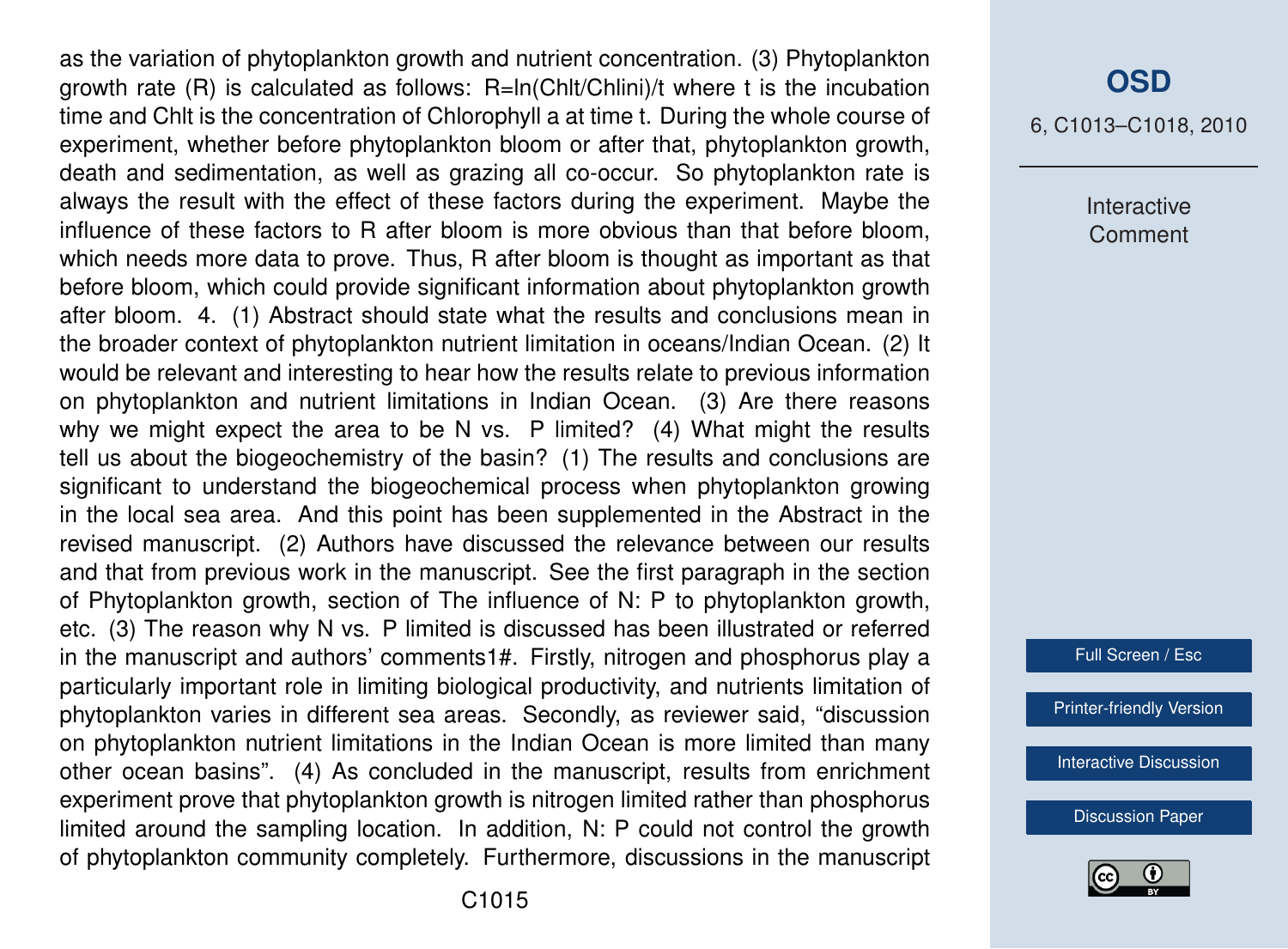are based mainly on the data from the nutrient enrichment experiment. However, the data about actual surface seawater is absent, including nutrient, chlorophyll a, temperature, and other parameters. Thus, to well understand the biogeochemical process during phytoplankton growing, data from field measuring and monitoring are urgently needed. 5. Introduction should mention Fe limitation of phytoplankton growth occurs in many ocean areas (citing appropriate references) and state whether this work does or does not address potential Fe limitations. Fe is one of the most important limiting nutrients for phytoplankton growth and Fe limiting has been proved in the many HNLC zones. Our work is designed to study the influence of nitrogen and phosphorus to the growth of phytoplankton in the experimental sea area. And our discussion focuses on this topic in the manuscript. So authors mainly review researches on N and P limiting rather than Fe limiting in the section of Introduction. Materials and methods (pages and rows refer to the authors' revised paper) 1. P2 R11-12 Please clarify: "After nitrate was consumed, substantial amount of phytoplankton survived with the supplied phosphorus" and corresponding section in the main text. Live phytoplankton requires both nitrogen and phosphorus. P7 R12 Here phytoplankton continued to increase although NO3 was low. It would be appropriate to discuss nitrogen recycling and potential influence of NH4 and DON supporting chlorophyll a. Authors agree that live phytoplankton requires both nitrogen and phosphorus. Without data about nitrogen concentration in other forms, authors don't meet to further discussion on the nutrient supply for the live phytoplankton after bloom in B4. The idea ". . . substantial amount of phytoplankton survived with the supplied phosphorus. . ." was corrected. Accordingly, corresponding sentences are revised. I. Abstract: "After nitrate was consumed, substantial amount of phytoplankton survived with the supplied phosphorus" is deleted in the abstract. II. First paragraph in the section 3.1: "managed to survive" is changed to "existed". III. Second paragraph in the section 3.3: "Our inference is that phytoplankton continued to live on phosphate" is change to "Maybe nitrogen in other forms, such as ammonia and dissolved organic nitrogen, supported the growth of these phytoplankton with the phosphate". 2. P4 R15 Here it is stated

#### **[OSD](http://www.ocean-sci-discuss.net)**

6, C1013–C1018, 2010

Interactive Comment

Full Screen / Esc

[Printer-friendly Version](http://www.ocean-sci-discuss.net/6/C1013/2010/osd-6-C1013-2010-print.pdf)

[Interactive Discussion](http://www.ocean-sci-discuss.net/6/2649/2009/osd-6-2649-2009-discussion.html)

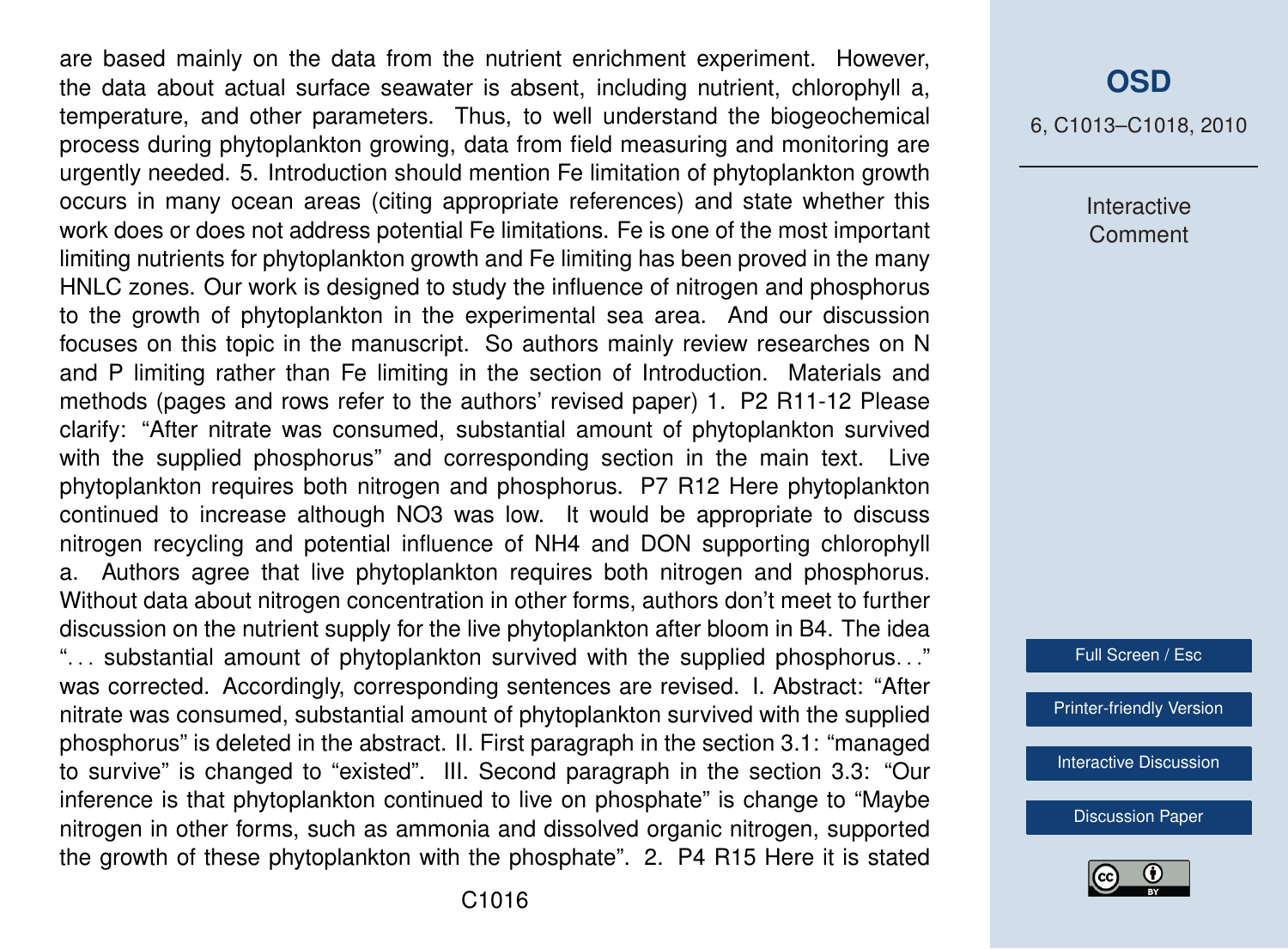FeSO4 was added to the barrels. Is this an error in the text?Iron additions/limitations are not discussed in the introduction, results and discussion. This is an error, and "FeSO4.7H2O" is deleted. 3. P4 R17 More detail should be provided on nutrients and chlorophyll a methods. How were samples collected and stored? Where analyses done onboard or later? Were replicates run? What instruments were used? What were the detection limits? NH4+ concentration seems high. How was potential background contamination in NH4+ measurements addressed? In addition to stating these points in the text, please include a citation for all nutrient and chlorophyll methods. Details are supplemented in the third paragraph in the section of Materials and Methods. The NH4+ concentration in the surface seawater is  $0.67\mu$ M, which seems not to be much higher than that in other sea area. 4. P4 Were the barrels covered? Were they mixed during the 17 d they were incubated? Sedimentation may have caused a major bias if mixing was not done. The barrels were not covered, which is supplemented in the revised manuscript. The experimental water was mixed just after nutrient addition. Because northeast monsoon prevail there with strong waves and swell during the experiments, the sensible shake of the ship often happens. So authors don't think that sedimentation could cause a major bias for the results of the experiment. 5. P4 Information should be provided on any statistical methods used, including tests of data assumptions. Relative information is supplemented in the last paragraph in the section of Materials and Methods. 6. Table 2. It is shown that 5 mM concentration of nitrogen was added. However, nutrient measurements show concentrations were <14 uM in the barrels with nitrogen addition, starting from day1. Similarly, P addition is shown as 0.7 mM, but concentrations in P addition barrels were <3 uM. Perhaps the numbers are nutrients added per barrel? Please clarify the nutrient additions as calculated final concentrations in barrels at the beginning of the experiment. Initial concentrations of nitrate and phosphate with nutrient addition in different barrels are shown in table 2 to clarify the nutrient additions. 7. Table 3: (1) Average rate of phytoplankton growth is shown. Each growth rate is calculated from the difference in chlorophyll a at the initial time point and at time t. Average growth rate is, however, not informative for

## **[OSD](http://www.ocean-sci-discuss.net)**

6, C1013–C1018, 2010

Interactive Comment

Full Screen / Esc

[Printer-friendly Version](http://www.ocean-sci-discuss.net/6/C1013/2010/osd-6-C1013-2010-print.pdf)

[Interactive Discussion](http://www.ocean-sci-discuss.net/6/2649/2009/osd-6-2649-2009-discussion.html)